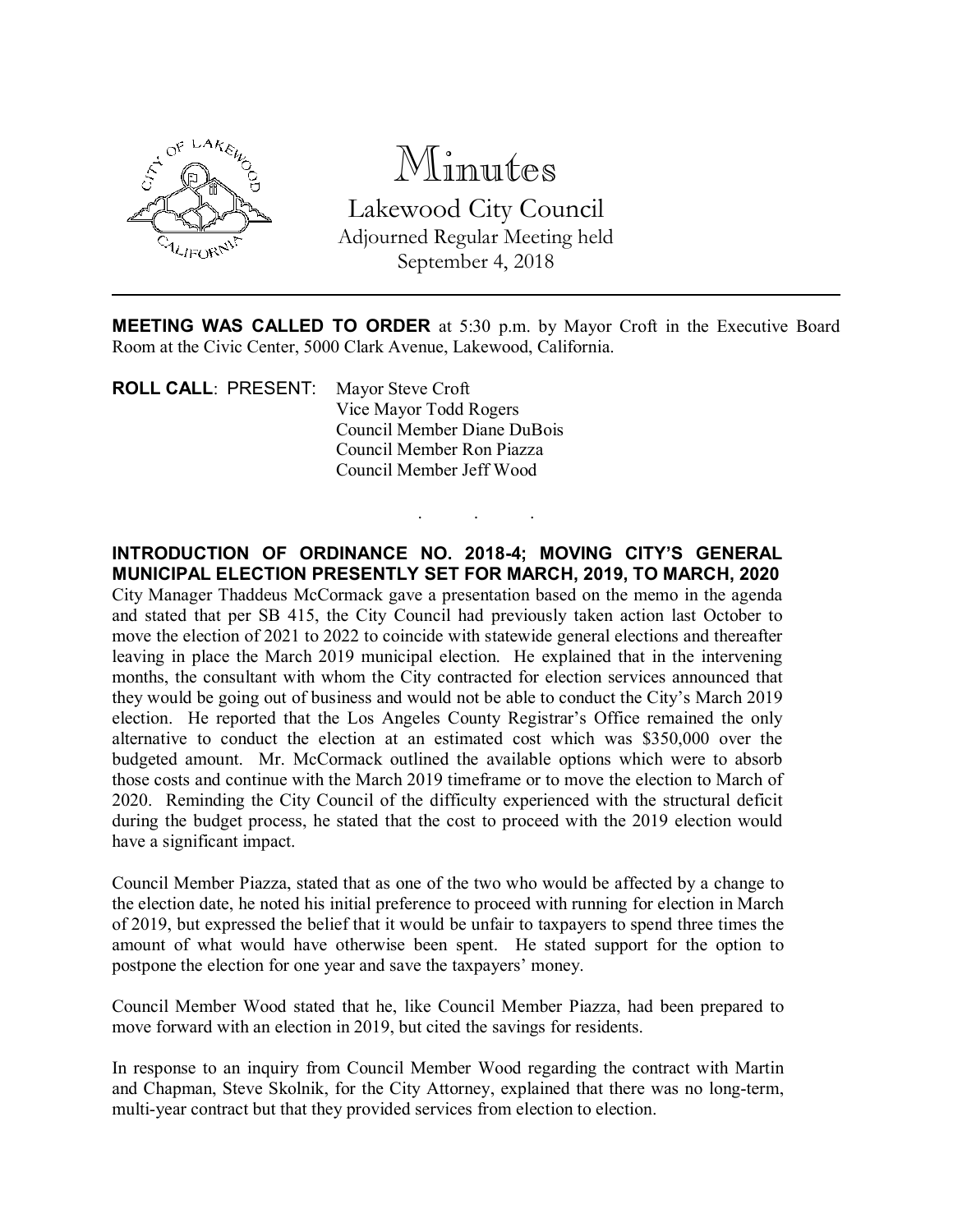City Council Minutes September 4, 2018 Page 2

## ORDINANCE NO. 2018-4; MOVING CITY'S GENERAL MUNICIPAL ELECTION PRESENTLY SET FOR MARCH, 2019, TO MARCH, 2020 - Continued

Responding to a suggestion from Council Member Wood to provide the intended actions of other cities facing a similar situation to move forward with holding a March 2019 election, Mr. McCormack explained that because the factor behind the County's calculations for each city had been based on the number of registered voters, the impacts for other cities, such as Signal Hill, and West Hollywood, resulted in estimates that were twice their projected costs, but that Lakewood's had increased by four times.

Mr. McCormack estimated that the cost for a 2020 County consolidated election would be slightly higher than had been currently budgeted and noted that one of the variables that would affect such costs included the County's new voting system, the expense of which would likely be shared among the consolidating cities.

Vice Mayor Rogers inquired whether the feasibility of running the election in house had been explored. Mr. McCormack stated that despite efforts to identify portions which could be assumed by staff, such an undertaking was beyond the City's capacity primarily due to the lack of hardware and election night/vote counting capability.

Council Member Wood concurred with Vice Mayor Rogers on the importance of the notification to the voters to indicate that the City Council's action to change the election date had been to save costs rather than to extend any terms.

Mr. McCormack responded by stating that the Public Information messaging would explain that the reasons behind such action had been an effort to comply with a State mandate and because of the steep cost for the 2019 election.

Mr. Skolnik stated it was worth noting that the City Council had an opportunity a year ago to extend terms but had opted to retain the March 2019 election which would indicate that the action was motivated entirely by the cost.

Council Member Piazza expressed the hope that the message would be circulated to as many residents as possible to make them aware that adoption of the proposed ordinance would be considered at the next City Council meeting.

Mr. McCormack stated that it was staff's intent to distribute an eMagazine article following the meeting to let residents know of the impending action on the proposed ordinance at the City Council meeting of September 11.

Council Member Wood inquired whether the notification postcards could be mailed to households rather than to individual voters to save costs. Mr. McCormack replied that notification to every registered voter was required by State law.

Vice Mayor Rogers considered that history might be a predictor of the future noting the fact that three of the Council Members' terms had been extended because of the State mandate without any opposition from the community.